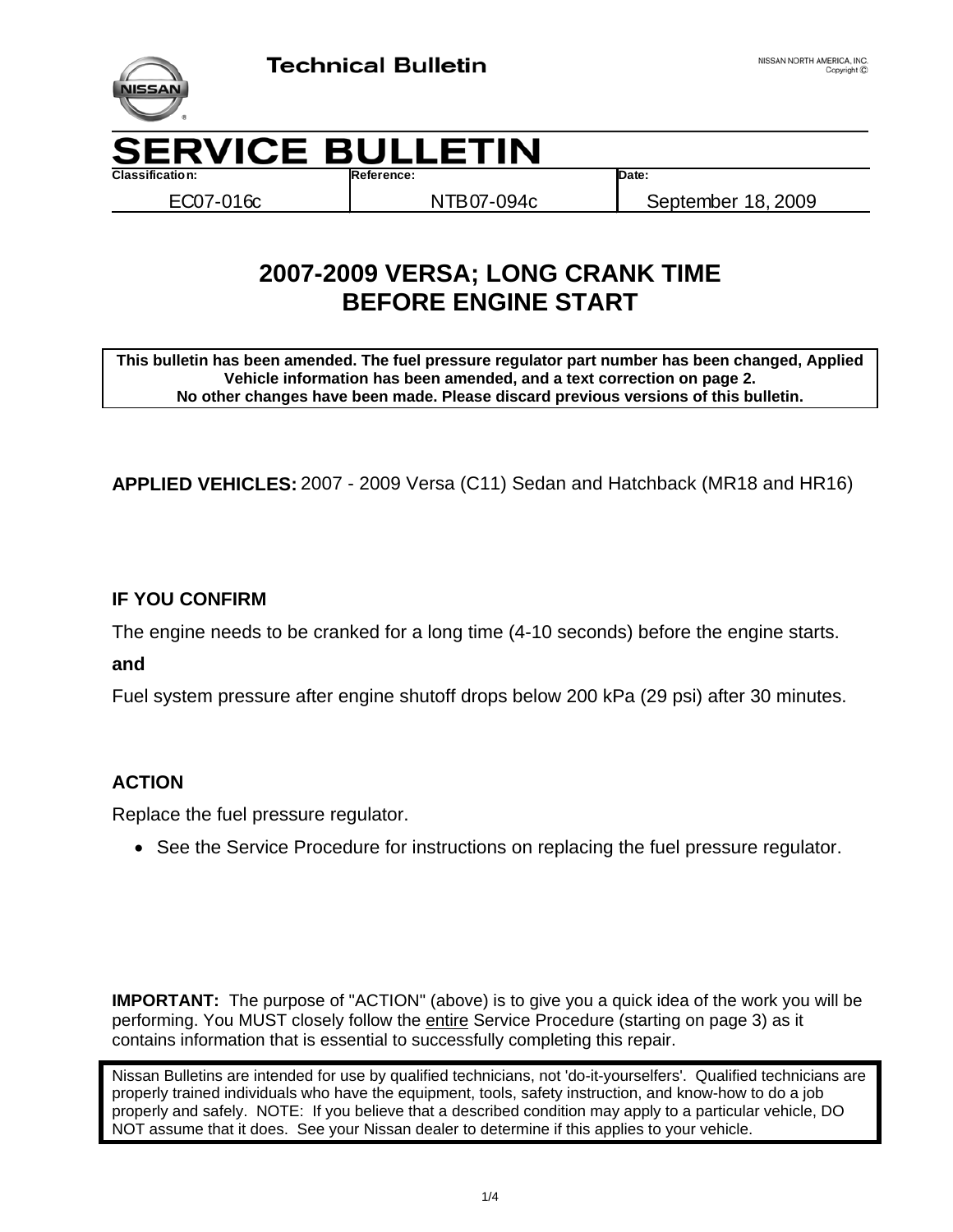### **PARTS INFORMATION**

| <b>DESCRIPTION</b>             | <b>PART#</b>  | <b>QUANTITY</b> |
|--------------------------------|---------------|-----------------|
| <b>Fuel Pressure Regulator</b> | 22670 - ZR70C |                 |
| Packing-Fuel Gauge ("O-ring")  | 17342 - EM30A |                 |

## **CLAIMS INFORMATION**

**Submit a Primary Failed Part (PP) line claim using the following claims coding:** 

| <b>DESCRIPTION</b>                 | <b>PFP</b> | <b>OP CODE</b> | <b>SYM</b> | <b>DIA</b> | <b>FRT</b> |
|------------------------------------|------------|----------------|------------|------------|------------|
| Check Fuel System Pressure &       | (1)        | DX24AA         | AΑ         | 32         | 0.7 hrs    |
| <b>RPL Fuel Pressure Regulator</b> |            |                |            |            |            |

(1) Reference the Parts Information Table and use the applicable Fuel Pressure Regulator P/N as the PFP.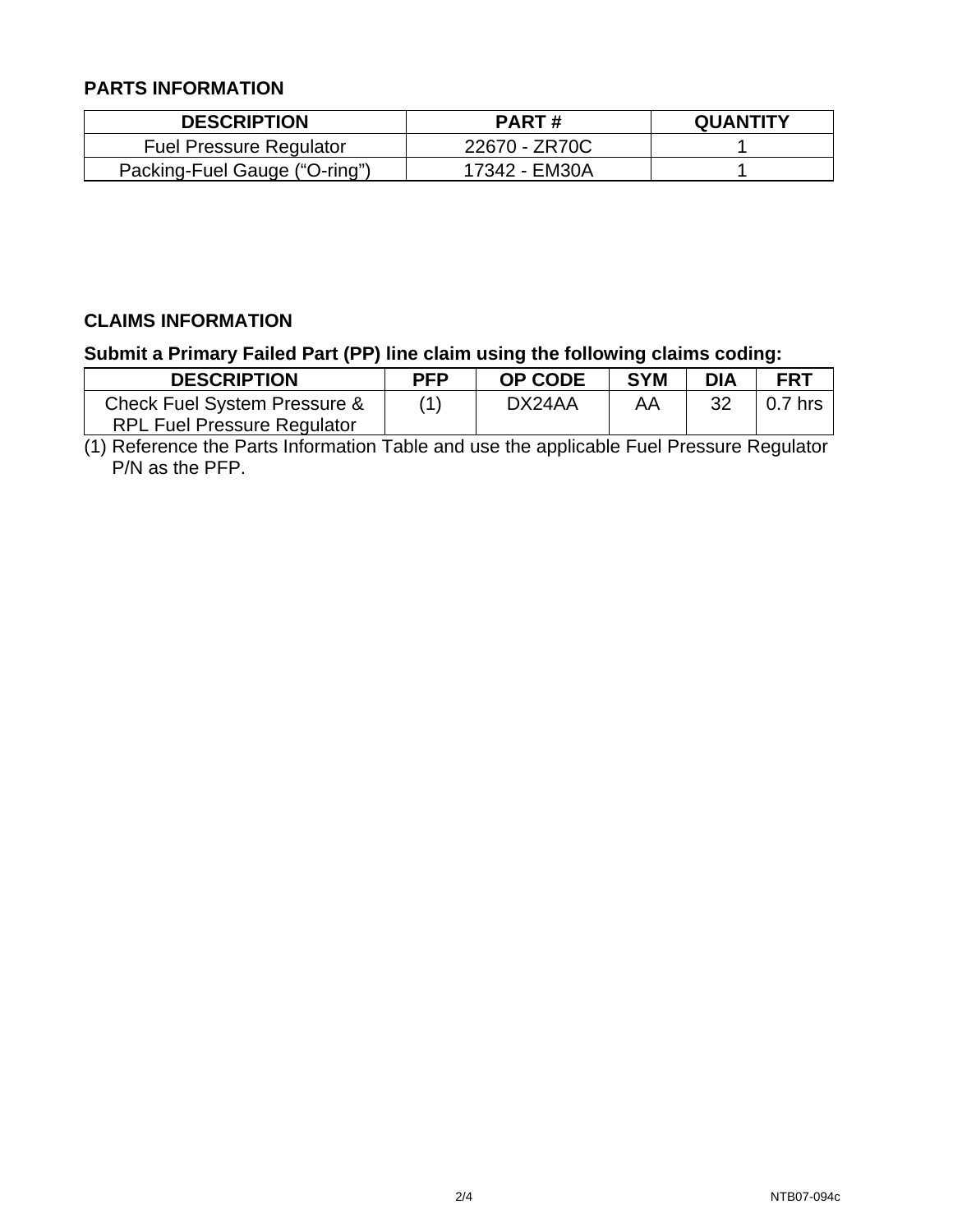#### **VERIFICATION**

Check fuel system pressure drop after engine shutoff. Refer to the appropriate section in the Electronic Service Manual.

- Does the pressure drop below 200 kPa (29 psi) 30 minutes after engine shutoff?
	- ¾ **Yes:** Proceed to **SERVICE PROCEDURE** below.
	- ¾ **No:** This bulletin does not apply. Refer back to ASIST for further diagnostic information.

#### **SERVICE PROCEDURE**

- 1. Remove the fuel pump from the vehicle.
	- Refer to the appropriate section in the Electronic Service Manual for Removal and Installation.
- 2. Remove the fuel pressure regulator retaining clip.



Figure 1